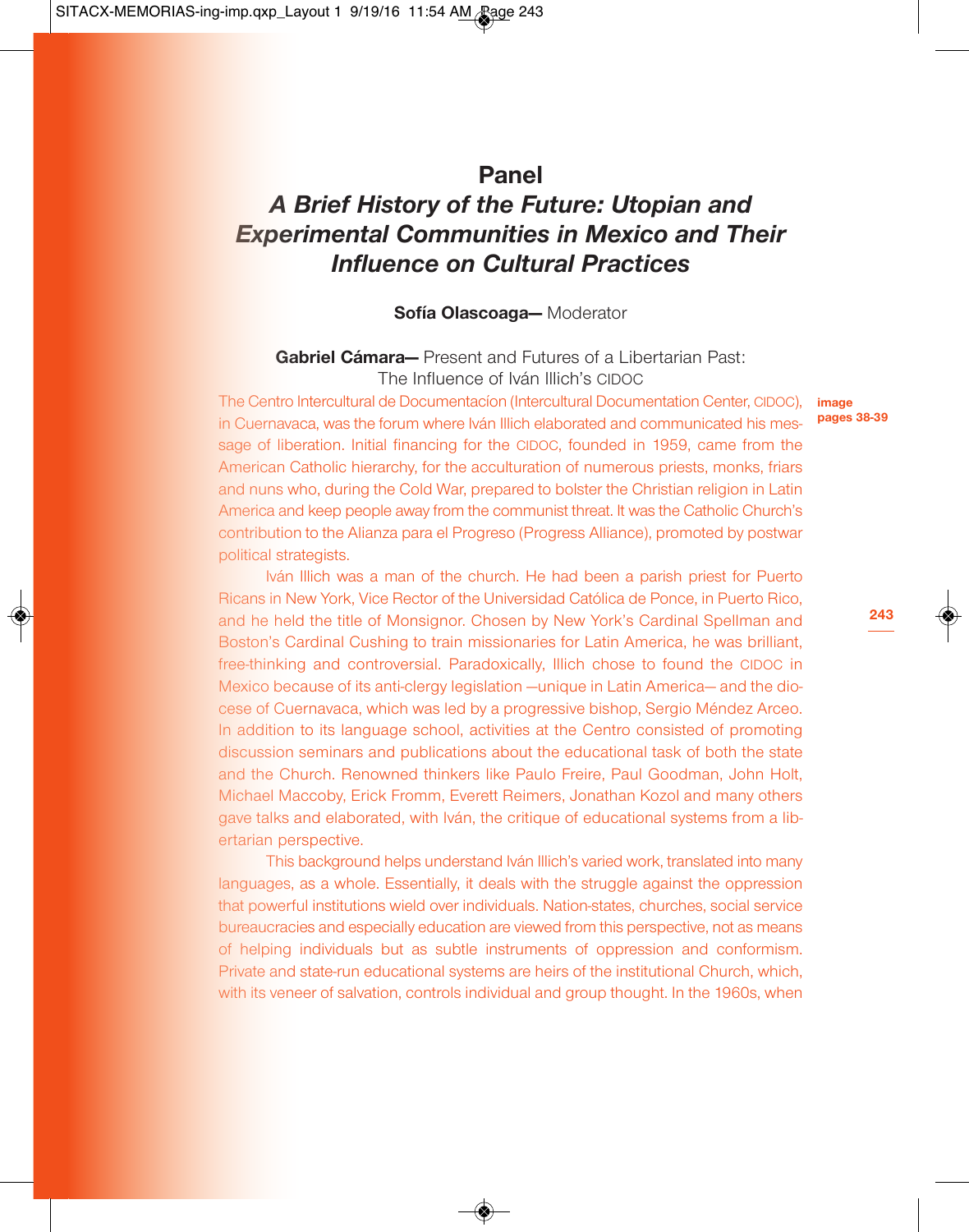**244**

liberation theology in Latin America took up class struggle again and pushed Christians to political action, Iván Illich kept his distance, because he saw in both the socialisms and the capitalisms the same aim of a central power limiting people's autonomy.

Illich radicalized his way of thinking and discourse to the point of directly confronting the American ecclesiastic hierarchy that was sponsoring him. In 1967, during the annual meeting of the Catholic Inter-American Cooperation Program, in Boston, he shocked the clergy with his famous speech, "The Seamy Side of Charity", in which he denounced the imposed paternalism of outside help, be it denominational or statebased. This was followed by publications that shook up ecclesiastic, as well as civil, public opinion, especially *Deschooling Society* and *Medical Nemesis*. The scandal reached Rome, and Illich faced an ecclesiastic trial. The way in which he did so is a key to understanding Iván not only as a prophet who announced changes in consciousness, but also the artistic, creative side with which he moved his listeners. Before he could be condemned by an ecclesiastic tribunal, Illich resigned from his priestly service, although he announced with a great deal of hype that he would remain celibate and continue his daily readings from the *Roman Breviary* —a simplification of the canonical hours that were chanted in the convents and which were mandatory for priests.

Especially erudite and brilliant, Iván Illich also liked to fascinate and surprise. He could not avoid being the center of attention at meetings, as he confessed to Méndez Arceo. He always praised conviviality, friendship and charity, but more than once, he offended his friends, as when he unilaterally decided to close the CIDOC. According to Betsy Hollands, a young woman Iván had invited to join him in his efforts to force the Catholic schools out, she consulted Fordham University professor Joseph Fitzpatrick, who knew Iván Illich well. His advice was that if she accepted, she should always keep her bags packed. Hollands declined the invitation.

Referring to his vocation as a prophet, Iván called himself a "traveling salesman", but his discourse was good news, a true gospel; he foresaw and conceptually guided struggles for liberation that are now undeniable. The Arab Spring, numerous demonstrations in Europe and the Occupy Wall Street movement in the United States are all incarnations of prophecies Iván made 40 years ago. The intellectual task of unveiling the deceits of power can be seen in the discussions organized by Jorge Manzano, from the ITESO in Guadalajara, to: "Reflect, together with the public, on liberation from everything that oppresses people […] It is a matter of becoming conscious of the chains of all kinds that bind society, discovering the apparently beautiful or necessary veils that hide the chains and trying to find roads to liberation."1 Discovering once more the powerful simplicity of affection, enjoying solidarity, talking about love and honesty in politics are all embodiments of Illich's ideal. Justice, which had focused on the socioeconomic angle, now returns to its deep meaning of charity and human love.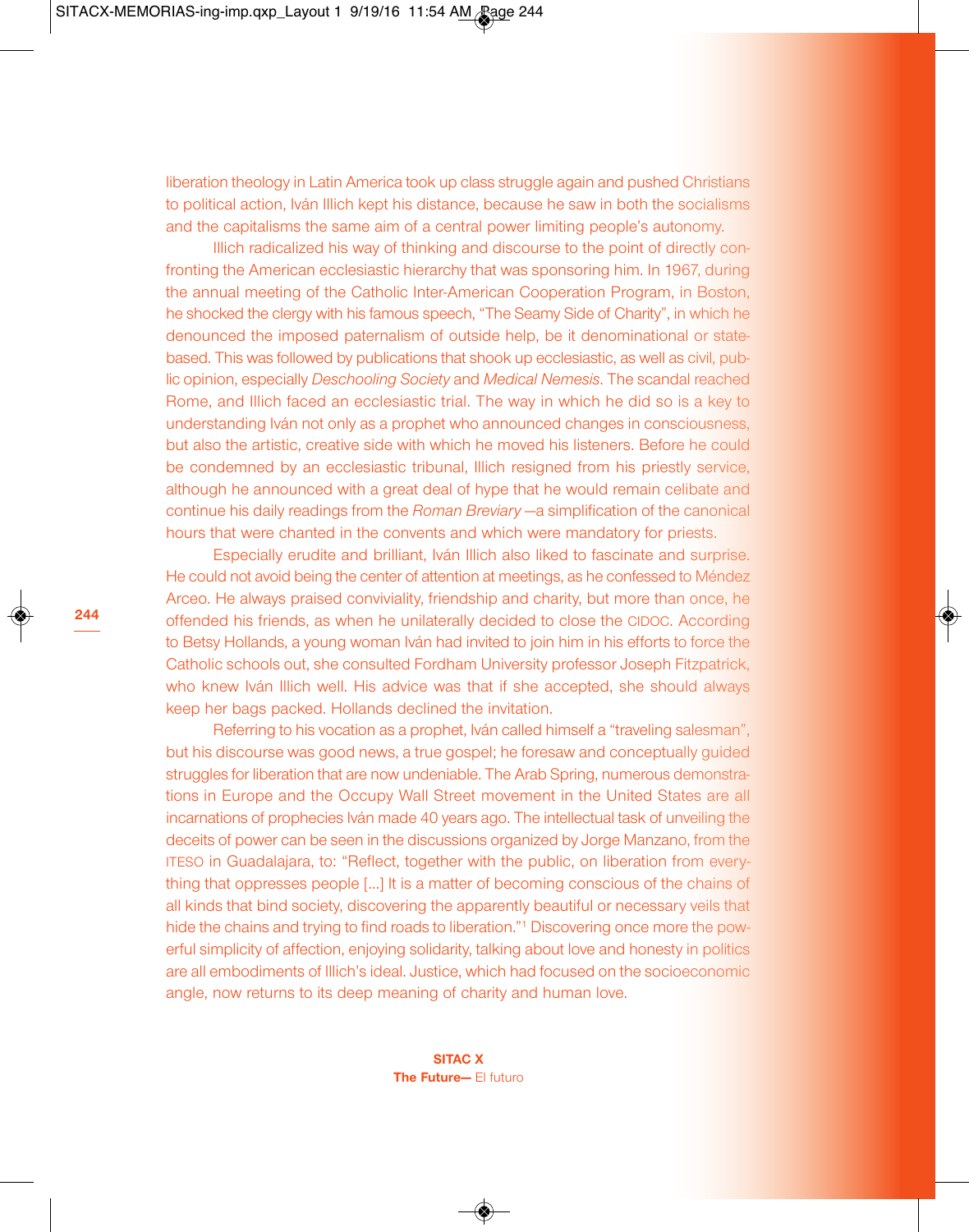The personal freedom that scandalizes good consciences and makes power uncomfortable is not a desire for lasciviousness but rather an encounter with ourselves and with the surroundings through which existence flows. It is the possibility of developing a life plan, to be creation itself, making the most of personal talents and accepting the limitations inherent to every human being in each particular circumstance. Freedom is defended against the interior dismantling attempted by political and bureaucratic totalitarianisms in order to experience the gift of existence fully and responsibly. If anyone understands the paradox of maximum freedom amidst insurmountable limits, it is artists. Without limits and without creative freedom there is no virtue, beauty or truth.

One cannot expect the prophet to carry out his own prophecy: in Illich's case, to transform schools or state bureaucracies. When he attempted specific projects, they suffered from their naïveté. He wanted to substitute formal math instruction with games that children would undertake freely on the streets, for which he sought help from experts on the subject. The project did not move forward, but the fundamental idea remained: to concentrate formal teaching within the domain of basic skills, in order to coexist in the contemporary culture. Command of literacy, knowing how to dialogue with authors, would suffice to take advantage of any source of knowledge, to communicate with others, to exercise our autonomy in the social surroundings. In the 70s, one of his disciples in Evanston, Illinois attempted to put into practice Iván's idea of establishing volunteer supply-and-demand apprenticeship networks separately from schools, but the experiment did not last long. Nowadays in Mexico, alternatives to formal education are being sought in Illich-style experiments such as the Universidad de la Tierra (Earth University). The best-known site is in San Cristóbal de las Casas, Chiapas and also in Oaxaca, directed by Gustavo Esteva, a close companion of Iván. Even more notorious has been the presence of Iván Illich in the figure of another of his disciples, the poet Javier Sicilia, editor of his work and a regular contributor to the magazine *Proceso*, where he spreads his message. Upon losing his son, victim of former president Calderón's absurd war, Javier Sicilia undertook a national and even international crusade to strip off the mask of service worn by power and reveal the true face of those who disregard life.

The lesson we take from the past for the present and the futures is that as powerful as the visions of the artist-prophet Iván are, they need to mellow with time and be embodied in reality, not as the visionary dreamed them but rather as they are assimilated into the work of those who accept and tenaciously cultivate them.

Personally, my educational inspiration owes a lot to my relationship with Iván. His discourse resonated with previous experiences in school, and the work of many years allows me the great satisfaction of seeing an embodiment of his ideas that he would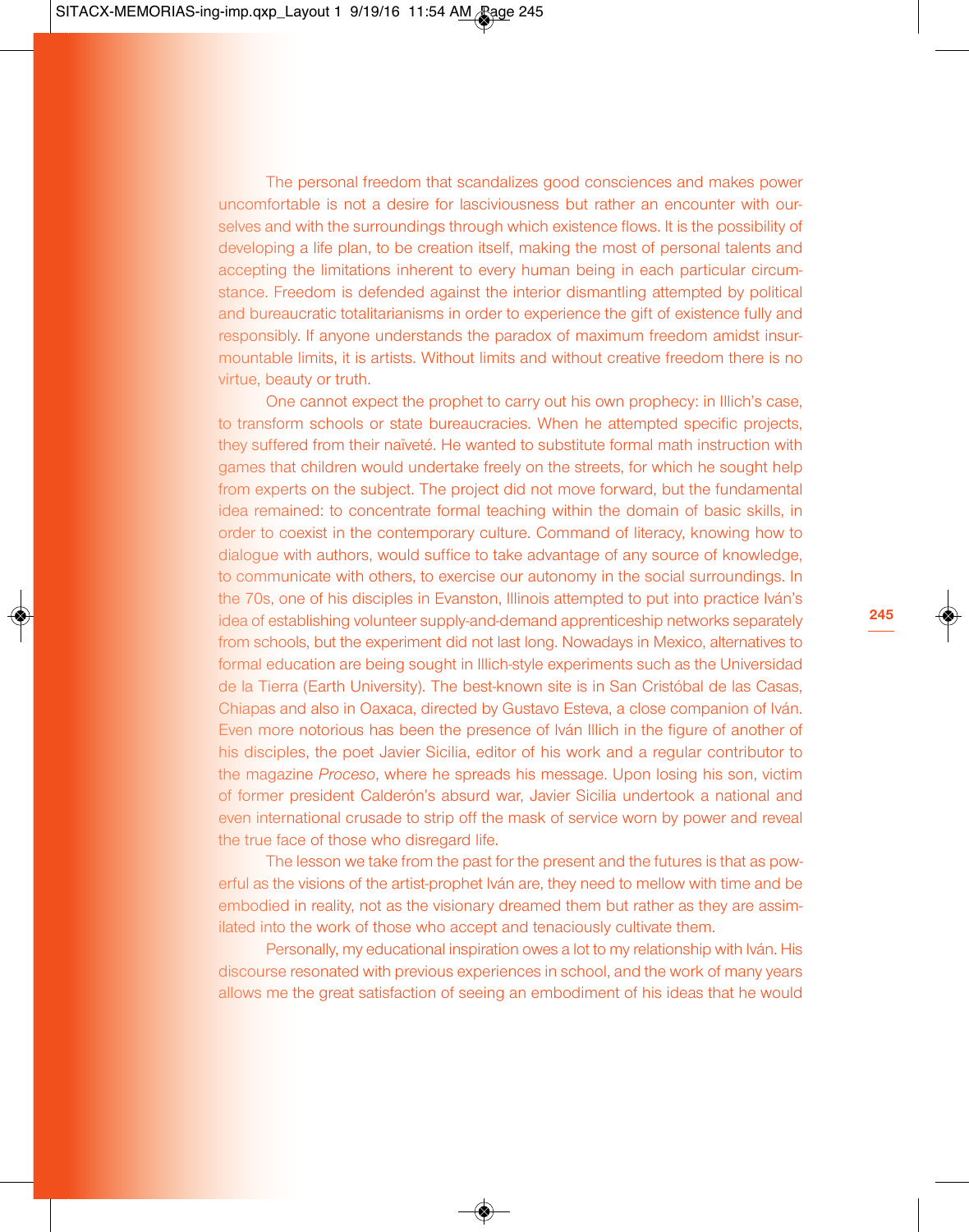surely approve. At the heart of an educational change in thousands of public schools, in very poor areas of Mexico, are tutorial relationships that are the foundation for learning to learn, <sup>2</sup> the free encounter of those who have a particular skill and those who want to learn it with freedom and autonomously. The learning communities that expand through the conviction and enthusiasm of teachers, students, and parents embody Iván Illich's ideal of displacing bureaucratic interference to establish relationships of affection between teachers and students, "a type of friendship that cannot be previously fixed, that makes a gift or offers a service to a friend.' […] inevitably an act of love and kindness."3

There is one aspect in which Iván did succeed in seeing his message embodied: he himself. He rejected conventional medicine and preferred to endure cancer on his face, exercising his freedom to experience pain and death autonomously and without bureaucratic interference. Then and now, Iván is a permanent presence among us. He will be even more so for the next generation, which is conscious of its need to be liberated.

**Alberto González Pozo—** The Future from the Vantage Point of the Past:

Reflections on Architectural Utopias between 1950 and 1975 Despite the catastrophes that occurred during the 20th century (colonial and world wars, extreme dictatorships and gradual environmental deterioration), the third quarter of the last century seems to me to be especially interesting if we focus on the quantity and quality of advances, achievements and dreams that were realized in very different areas of economy, politics and culture. With regards to the latter, and to the arts in particular, I believe the interval between 1950 and 1975 was particularly rich in projects, some of them carried out while others remained utopias. I will refer especially to architecture, which is the field I know best, since I experienced or witnessed events that seem to me to be relevant to the theme of this symposium.

**image page 44**

**246**

I'd like to start off by mentioning the works of two distinguished architects from Guadalajara, Enrique de la Mora y Palomar and his nephew, Friar Gabriel Chávez de la Mora. They both revolutionized the principles that guided architecture and religious art, striving always to ally themselves with the efforts being made in the heart of the Church itself to renew its ancient practices, seeking an *aggiornamento*, a process of updating that seemed at the time to be possible and which was only partially accomplished.

The first, Enrique de la Mora, had begun before. His plans for La Purísima Church in Monterrey (1939-1946) created a reality. Its floor plan was traditional but with very simple geometric bodies, following Le Corbusier's definition: "Architecture is the masterly, correct and magnificent play of volumes brought together under light."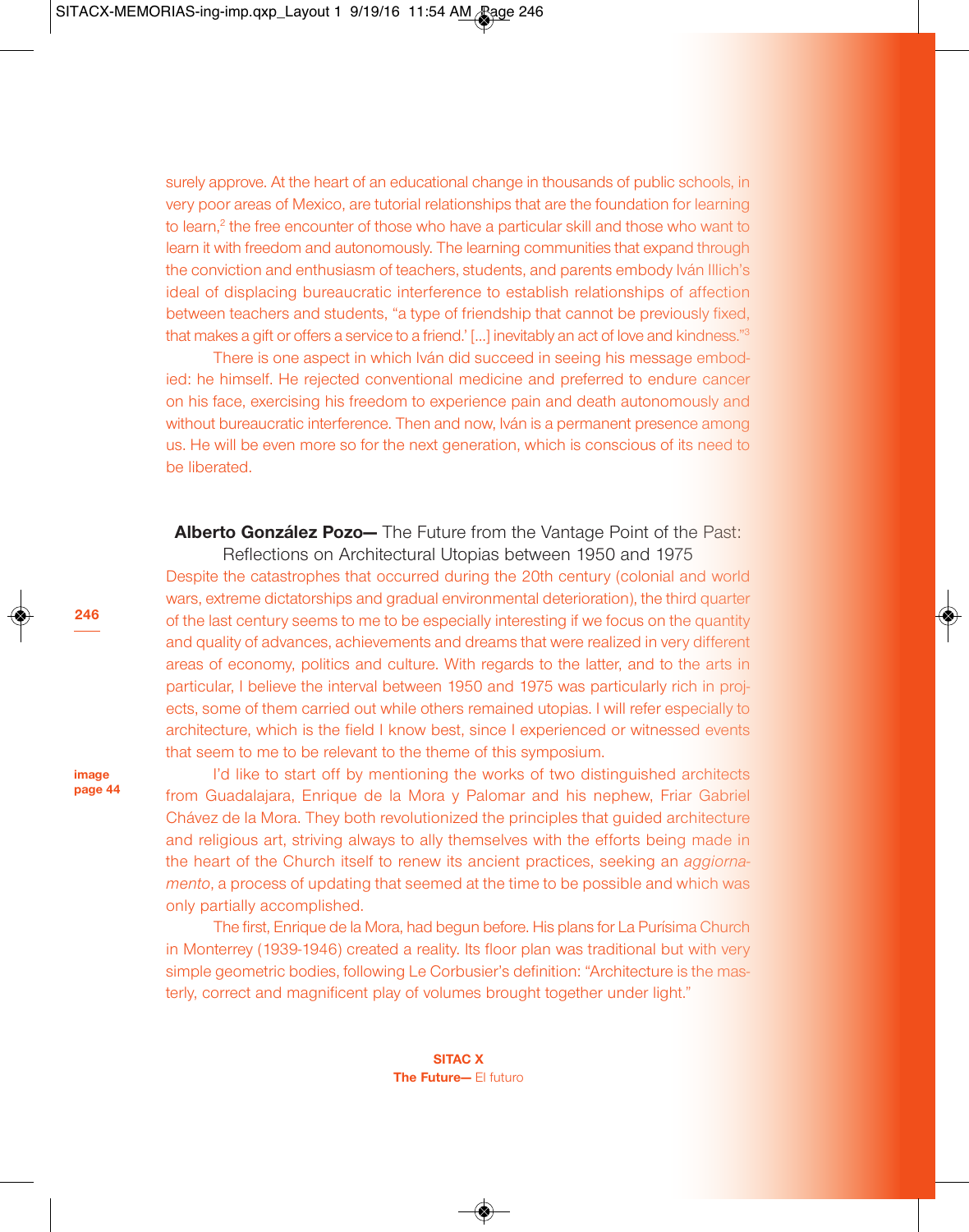That work was accompanied by sculptures and paintings by Herbert Hofmann, Jorge González Camarena, Federico Cantú and Jesús Guerrero Galván. It was a watershed in religious architecture and soon endured biting criticism from the Monterrey bourgeoisie. The mildest of their comments was that it looked like a gas station. Fortunately, critics like Paul Westheim and cultured individuals like Alfonso Reyes produced an avalanche of positive commentary that ended up fully justifying the work.

As early as the 1950s, de la Mora moved toward a superb solution in El Altillo Chapel (1956-60), which went along with the efforts of the Misioneros del Espíritu Santo (Missionaries of the Holy Spirit) to bring back to their liturgical practices some of the simplicity and communitarian spirit of the early stages of Christianity. They had a weekly program on the AM radio station XELA at the time, on which they broadcast Gregorian chants from their ceremonies and which all music lovers, believers or not, listened to purely for the musical pleasure.

The rhomboid chapel at El Altillo, where the missionaries chanted, marked the beginning of a series of collaborations between Enrique de la Mora and Félix Candela, another great architect, who first calculated and constructed everything that came to mind with the technique of reinforced concrete shells of which he was a consummate master. The final piece in that series was Nuestra Señora de Guadalupe Sanctuary, in Madrid, completed in the late 1960s.

Before continuing with the theme of religious architecture, I'd like to mention two other visionary contributions, both from the 1950s. The first (though it no longer exists) was the house that Juan O'Gorman built next to Ciudad Universitaria (UNAM's University City), in which he renounced the principles of the Modern Movement he had erstwhile followed faithfully, even in his university library. To begin his abode, he started with a cave that he found in the Pedregal's mantle of lava, preparing it as a living room.

From there, he kept raising wavy walls (like the undulating lava fields he had seen from the air), while at ground level, the house offered visitors a façade replete with anthropomorphisms and other "sharp" elements (as he claimed that rocky landscape looked from the ground).

This was a break with the prevailing current in bourgeois residences at the time, as was another memorable house by Carlos Lazo, in Las Lomas de Chapultepec neighborhood, which was developed as a donut around a circular central courtyard and partially underground, several decades ahead of the ecological and semi-underground housing that Javier Senosiain has been putting up more recently, with increasing success.

Returning to the 1950s and religious architecture, I underscore the role played by Friar Gabriel Chávez de la Mora in Cuernavaca around that time. In 1955, he entered the recently founded School of Architecture at the University of Guadalajara.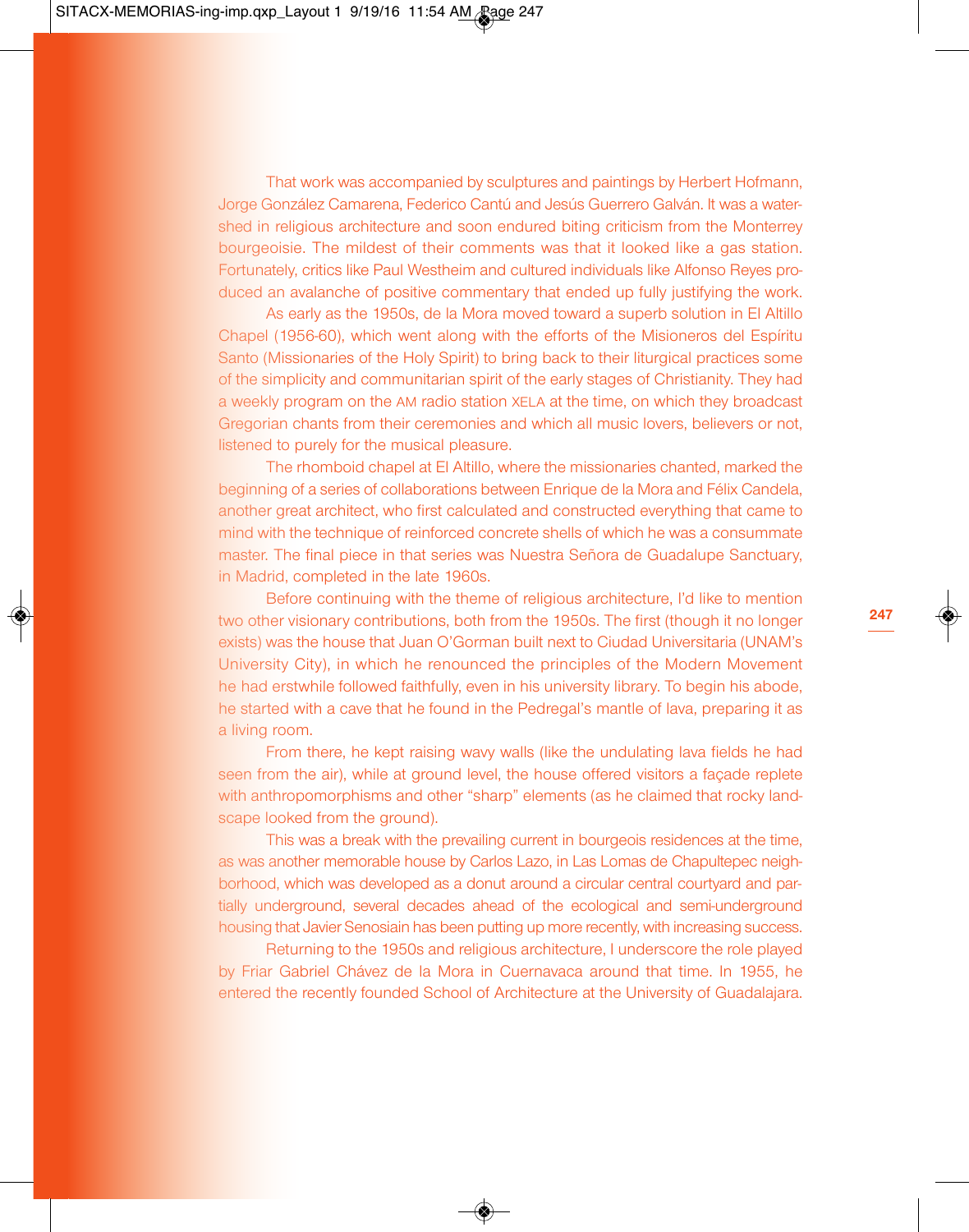Then, soon after graduating as an architect, he entered a Benedictine monastery directed by Gregorio Lemercier, and in 1957 he went to work on projects of interest for his order and for the Diocese of Cuernavaca, then led by Sergio Méndez Arceo. Thus, at the same time Friar Gabriel was working on the rehabilitation of that ancient 16th-century cathedral nave, adapting it to be used in accordance with the new liturgical tendencies that the bishop impressed on his prelature, he proposed the complete project to expand and complete the Benedictine convent near Santa María Ahuacatitlán.

To be sure, both projects were inspired not only by the peculiar seal given them by Lemercier and Méndez Arceo, respectively, but by a group spirit that embraced many priests and laypeople of the Diocese and all the brothers and novitiates of the convent, without forgetting in the latter, of course, the work of the handicraft workshop overseen by brothers and laypeople, which produced many high-quality pieces that the Benedictines sold to keep it operating.

The importance of Friar Gabriel's chapel for the monastery lay in its circular layout and central altar, preceding (as his uncle Enrique had already done at El Altillo) the recommendations of the Second Vatican Council by almost a decade. The consequences of these innovations on art and architecture were not lost, although the same was not true of the *esprit de corps* behind them. The dissolution of the Benedictine community in Ahuacatitlán and the abandonment of the monastery and its chapel in the second half of the 1960s have been narrated by many, including author Vicente Leñero.

I should add that in the following decade a number of us tried to follow this same path and made advances in other ways, no longer in convent architecture but rather neighborhood churches in southern Mexico City that I worked on. The four main ones show a gradual evolution from basilica-style to a central floor plan, and an advantageous use of concrete shell technology (with an adviser other than Candela) and singular insistence on incorporating works of art (stained glass windows, ceramics, medallions, paintings) into the architecture. To get good results in all those fields, though, we had to wait several decades (two and a half, at least), adapting to communities' scarce resources.

To be sure, at that now distant time, architecture was done looking confidently to the future. That confidence was based on the conviction that the country had all the necessary materials and an expert workforce, which were necessary to respond to the challenges posed by architects and artists, who, of course, were many more than those I have recalled here.

Not everything that was done had followers, which is why I must mention another important work by Enrique de la Mora, one in which I was fortunate to have participated: the Edificio Monterrey (1962), at the corner of Presidente Masaryk and Mariano Escobedo. It was the first structure of its kind in the Americas, followed only by the Edificio Celanese (now Semarnat) on Revolución Avenue, by the late Ricardo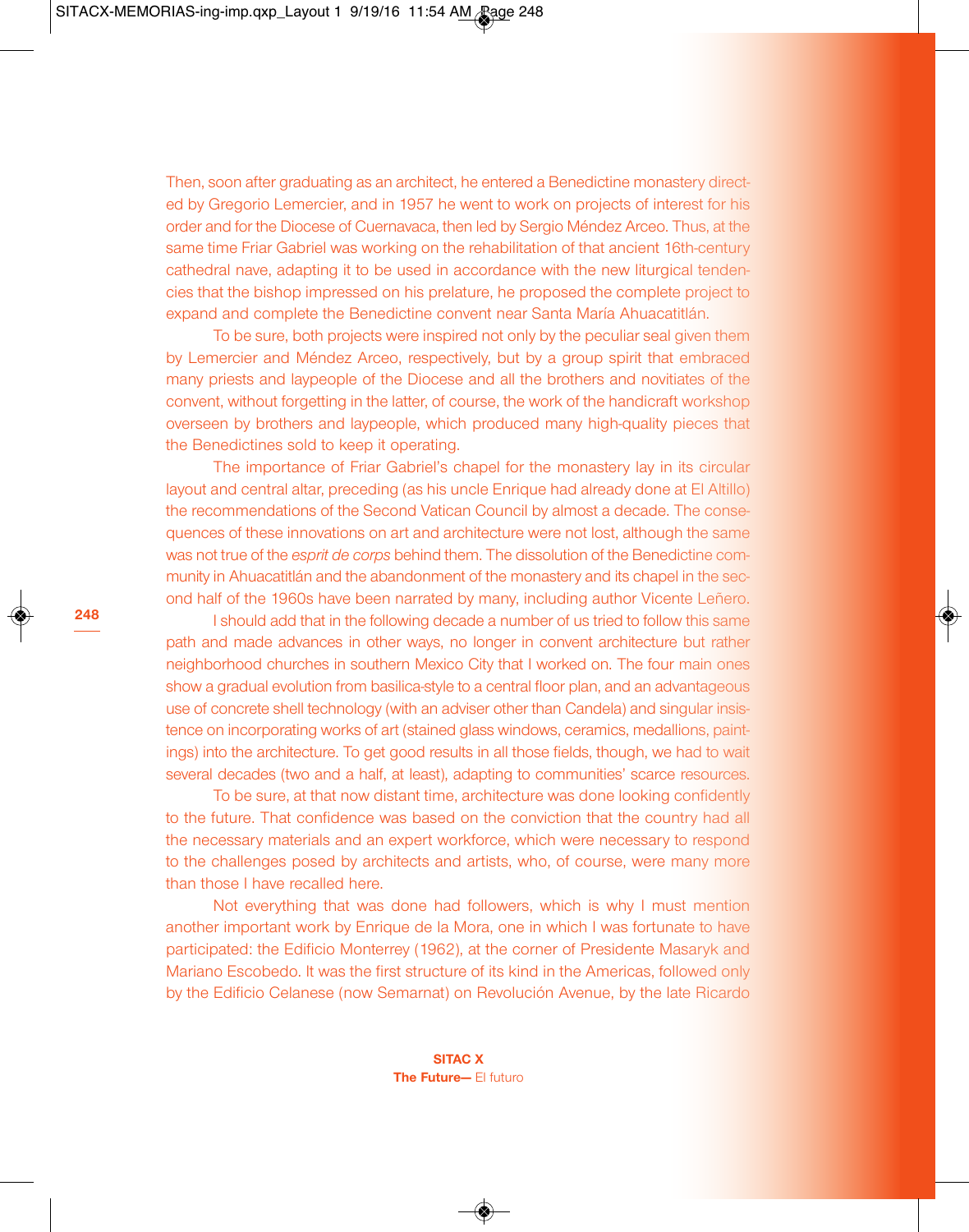Legorreta. In both examples, the structural order used until then (constructing from the bottom up) was reversed, and another principle was adopted: to raise one or two large concrete support tubes, take them up to the roof, and from there support the rest of the floors of the building, literally hanging them by means of steel tensors.

It was an apparently unnecessary complication, but it worked stupendously with a more economical foundation and quite remarkable behavior in several earthquakes, since neither of those two examples has suffered even one broken window since their ribbons were cut.

But amidst the achievements there were also utopias: projects that were never built, for various reasons, but which were potentially feasible. One that I always remember is a project from the late 1960s by architect Ernesto Gómez Gallardo for the competition for the Centre Pompidou in Paris.

The project was among the ten finalists but ultimately received none of the awards. It will be said that the winning work by Piano and Rogers is peerless, but looking at the evolution of architecture in the final quarter of the 20th century, it seems to me that the proposal by Gómez Gallardo (who passed away not long ago) was ahead of everyone else's, since it posited a sort of Möbius strip for that cultural storehouse. It had nothing to envy in Frank Gehry's boldest achievements 30 years later.

Thus, I believe that when it comes to looking toward the future, it would be a good idea to recall these past episodes from the evolution of Mexican architecture, since valid principles can still be gleaned from them for the future that so concerns us.

### **Ph D. Alejandro Chao Barona (†)—** Chain of Utopias: An Experience

In my view, our perception of the future originates in the set of collective imageries that we form by bunching together filaments from the webs of memory and projecting desires into bubbles that grow out of scarcities.

I understand the future as the sum of individual and collective hopes (of being, having, knowing, and being able) projected on the personal, existential void, as well as that of civilizations that have no more sense than the ideological imageries imposed by power systems —family, school, political parties, global and nation states— or than the significant desires of those who represent our identity, which we fervently endeavor to fulfill.

I understand the existential void as the shared and assumed ignorance of the "why, how, and wherefore" of the cosmic order, social organization, and personal consciousness. It is an epistemic vacuum, scarcely dissimulated by the belief in origin myths, philosophical or scientific speculations, and the hope for a destiny that would not be as inevitable and absurd as the deaths of people and civilizations.

**image**

**249**

**page 49**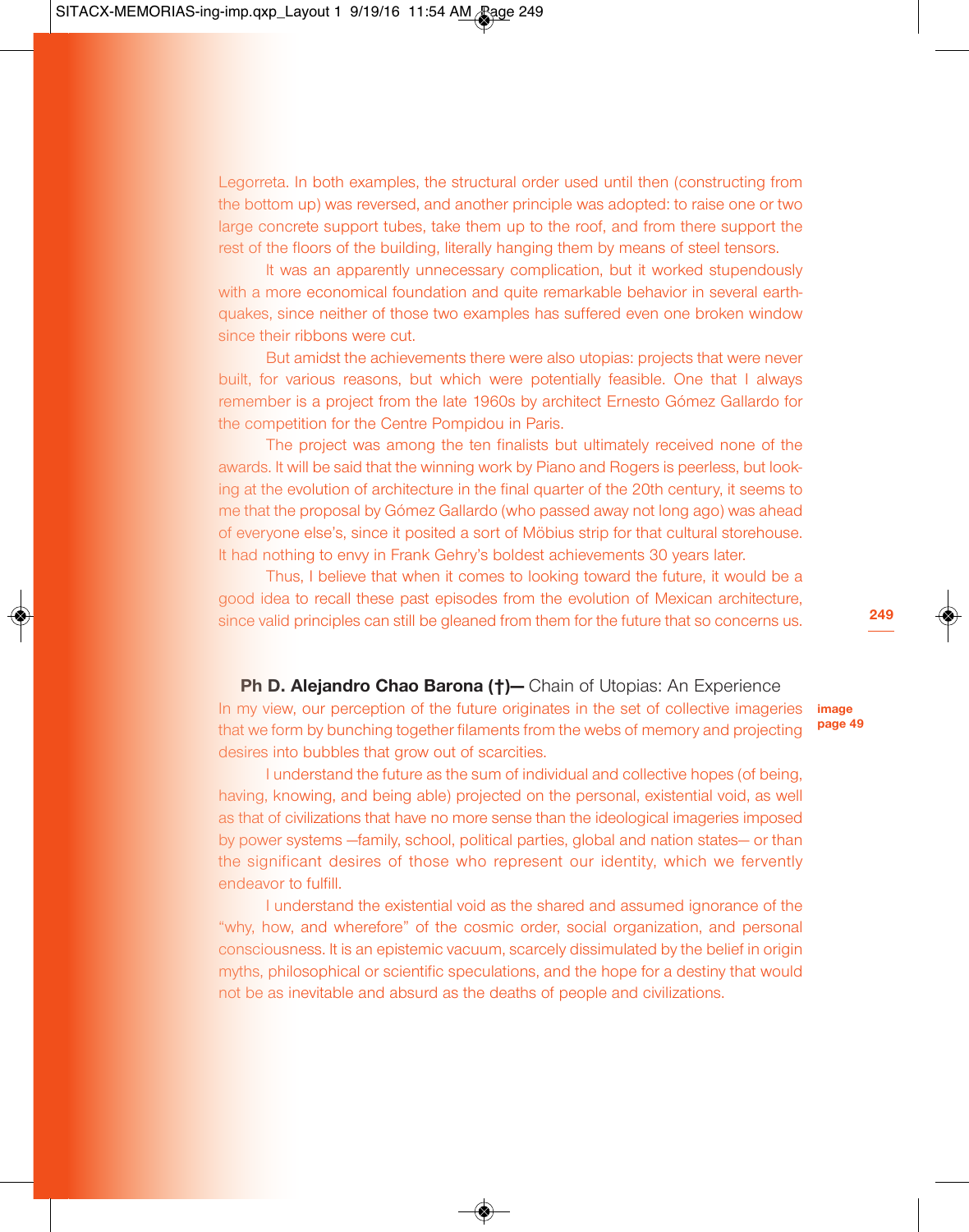Out of that existential angst at the meaninglessness of the universe and of our consciousness of consciousness emerge the need for a reason that would make explicit and explain and, for an utopia that would yearn and imagine; duality of the vigil that keeps watch over the surroundings and of the dream that protects us when we sleep; duality of the consciousness of matter and energy, in four dimensions, under the causal order and the order of logical categories, and of the altered state of unconsciousness in which that which is known is blurred and bizarre, storybook characters appear.

To speak of the future is to speak of utopia, a place and time of the never-ever that is, nonetheless, always present. Utopia implies the human application, in a slow time, of an action that constantly moves away, but in the concrete space where continuous effort, necessary interaction, permanent critique, obstinate resistance and everyday praxis are realized in the immediate, in the necessary, in the known.

Utopia is the visibility of the whole from the lower marginality, from the invisible proximity that undermines the dominant ideology. It is an acceptance of heterogeneity and an indignant rejection of the leveling rod that attempts to homogenize humans, their life circumstances and cultures, because equality before the law does not imply cultural, economic, political or social homogeneity but rather responsibility in the face of that which is hoped for, that which is sought and that which is found.

Moving toward utopia demands consciously relinquishing what is present and amassing hope. It is a matter of re-enchanting the world but avoiding naive optimism through ruthless critique. It is a matter of going from the ideologically conditioned *Homo sapiens* to *Homo demens*, the human being liberated individually and collectively from the oppressive conformity to the system imposed by the powers that be. The utopian quest implies questioning, with new ethics, a new reading and new hermeneutics, any of the authoritarian, imposed and closed systems.

In utopia, people try to destroy the illusion of the society of consumption, comfort and waste, performance and banal entertainment, of passing time out of boredom. It has to do with soaking up the spirit of indignation, accepting the loss of a past that has rotted and acquiring a vision of the future with an intercultural dialogue of multi-faceted forms of knowledge.

Utopia is standing on the edge of the precipice to deal with the attempt of what must happen. It is listening to the community's waiting. It is contemplating the horizon, where daybreak announces the end of the night. It is working with the precarious reason that gives meaning to the small action but is rejected by the milieu and disdained by the elite.

In sharing the exploration of that utopian future, it is an honor to share in this panel where new utopias are woven into the warp of "restarting the long count", reprising that distressing metaphor from the Maya, who applied it to measuring and

> **SITAC X The Future—** El futuro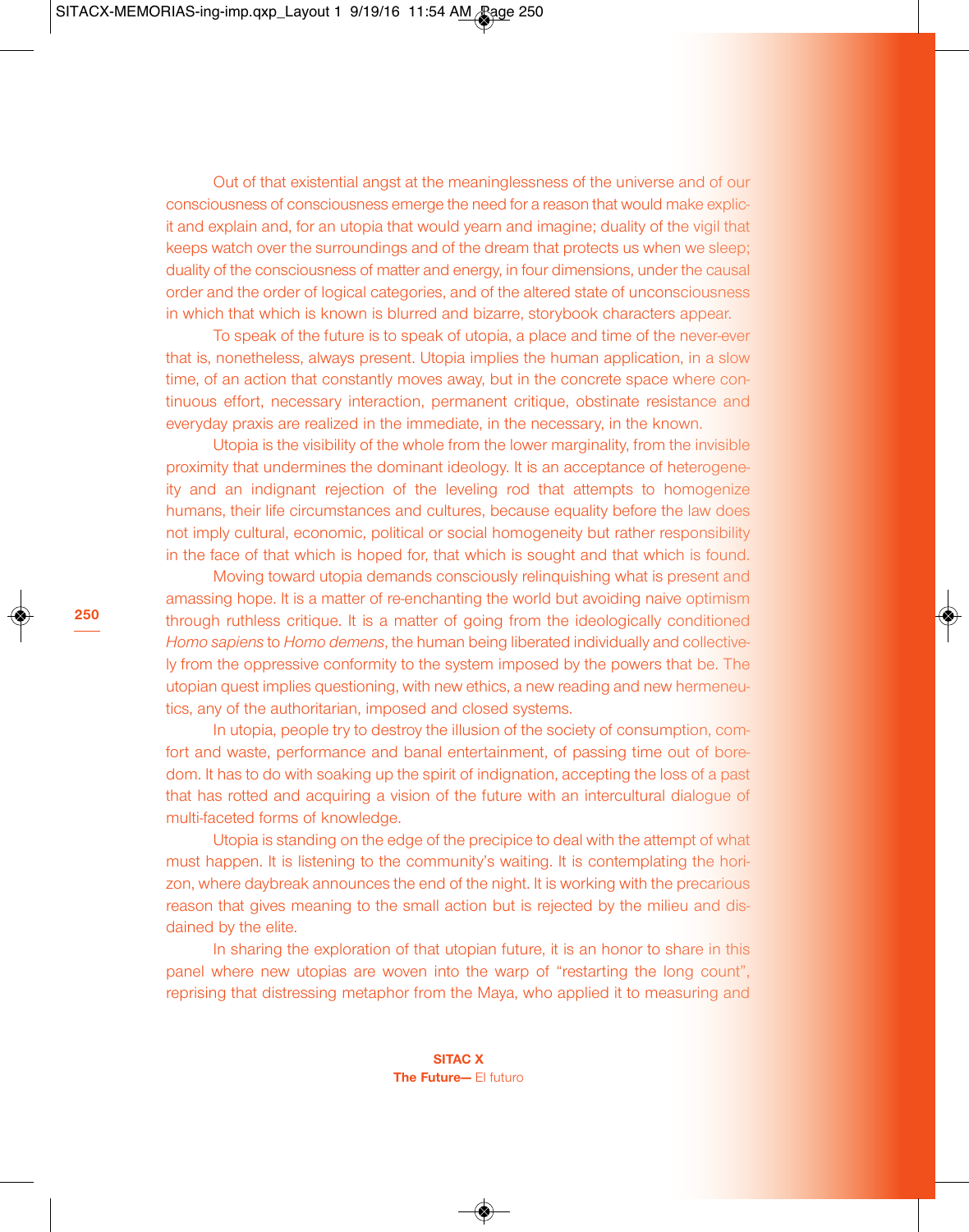understanding the unstoppable movement of time and the invariable return of solar, lunar and Venusian cycles, cycles of rain and drought, life and death those who sowed and consumed ears of corn but were certain they would return to the dust of the Earth where corn is reborn.

In all myths, to speak of the future implies birth, death and resurrection, in other words, regaining memory to project desire. In this memorial of a chain of utopias, I will review the experiences that originated with my participation in the publicized Benedictine monastery of Santa María de la Resurrección, in Cuernavaca, Morelos, where the Catholic religion in its most profound manifestation, monastic life, converged with the science of psychoanalysis, in its technical, revolutionary modality of group analysis.

That convergence attempted to link a religion that wants to give answers concerning creation, redemption and judgment of the human species in the linear time of a sacred history, through an act of faith, to a science that aims to demonstrate the precariousness of reason and will —exalted by theology and philosophy— by understanding the dual aspect of subjectivity: an I, a conscious subject, and a Not I, more its own but at the same time alien and subject to unconscious instincts that are dependent on the forces of sexuality and of death, psychic energy prefigured in universal archetypes or collective imageries of socioeconomic systems and power, or the signifiers of language, depending on how different theories of psychoanalysis are studied, from Freud to the present.

It was a matter of seeking out the analogy of ascetic practice based on the *ora et labora* (prayer and work) of the Benedictine rule, which attempts to foster the contemplative possibility of mystical experience with psychotherapeutic practice that would liberate language from the censure of the unseemly, ridiculous or unreflective. It opens itself to the understanding of transference and leads to symptoms, dreams, joking and art as forms of certainty for the self-knowledge of subjectivity.

The first utopia in the chain of utopias began, precisely, upon entering the monastery. The religious explanation for why and how one enters the monastery is a divine calling, divine grace, vocation. Psychoanalysis explains that it is simply a matter of acting out the narcissistic fantasy of the adolescent who abandons the painful reality of everyday life in favor of the pretension of obtaining immortality for the imaginary soul.

In other words, the young man is not content with the family into which he was born and raised and deposits his fantasy of an ideal family in the monastery. The monastic sanctuary becomes the fantastical matrix, the alchemistic crucible, the new mother that, through prayer, divine reading and work, will give birth to a new being, transforming a failed humanity into the virtue of a saint. The abbot would be the ideal father to whom to entrust one's will through obedience and one's intelligence through confession of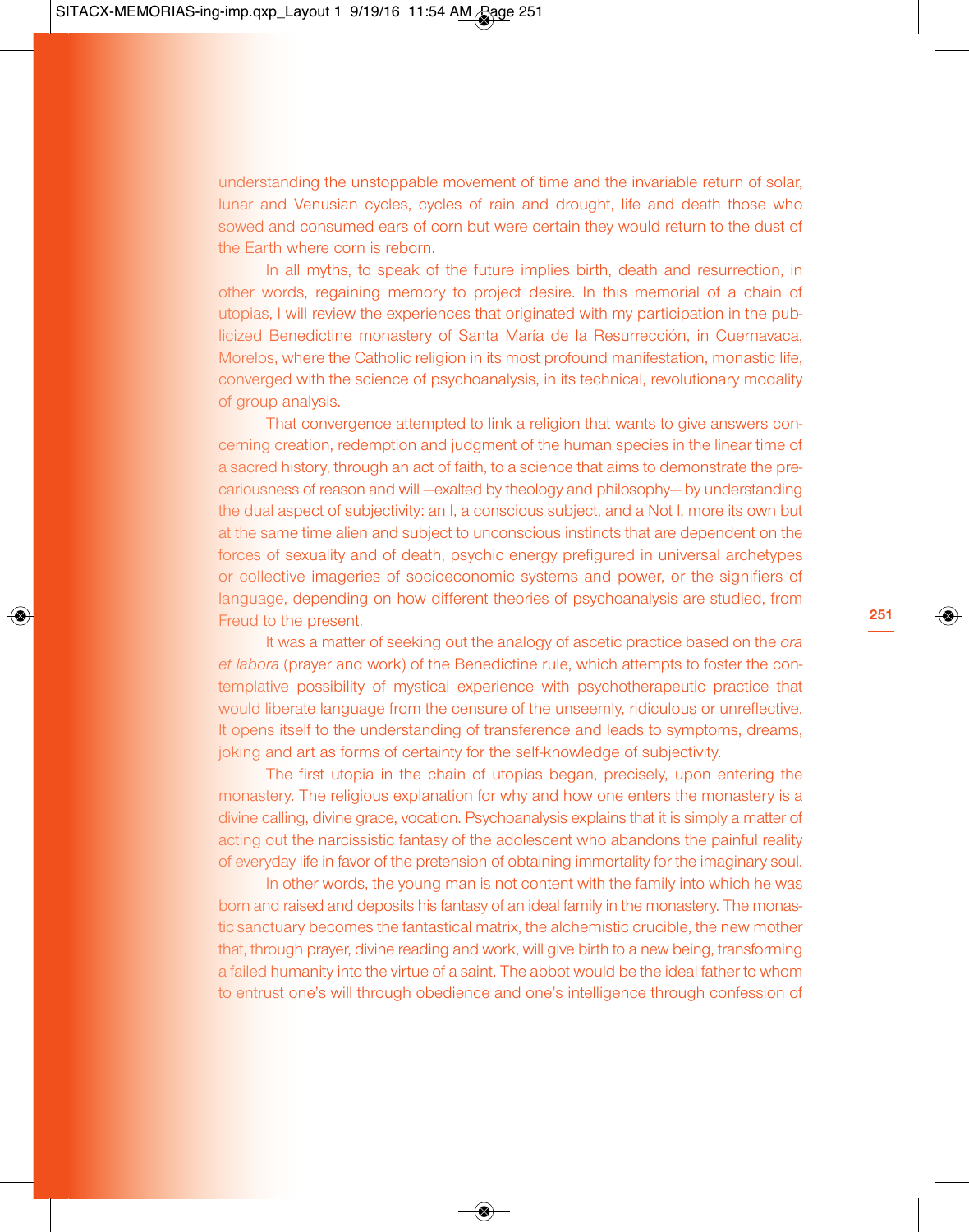the truth. He is the figure who mediates between the monk and divinity, the fantastic figure to whom the power of orienting thought, conduct and emotion is delegated. And finally comes the monastic brotherhood with whom one lives in the modesty of chastity, silence, respect and mutual aid.

Nevertheless, to speak of family, as Greek tragedy expresses it, is to talk about the mother who swallows her children to recuperate the sensation of plenitude, or who hurls them into the abyss to avoid responsibility. It is to speak of the abuse of a paternal authority —as discussed in *Theogony* and by Freud himself in *Totem and Taboo*— who becomes cannibalistic in order to eliminate the competitor and who abuses the exercise of the law to satisfy his compulsive surveillance, control and domination. Family also implies the fraternal complex where voraciousness, jealousy and envy prevail, although this could thereby generate its own destruction.

Thus, out of common sense, the monastery needed to resort to the psychoanalysis that, in its popular version, attempts to cure human maladies, especially violence and promiscuous incestuous sexuality, which, by definition, necessarily requires a family, real or fantasized.

Here, two ingenious figures arise —as already indicated by the books and libels published on the monastic and psychoanalytic experience in Cuernavaca— geniuses who, perhaps because of this, distanced themselves from expected behavior in the exercise of their profession, as such books have tried to demonstrate: José Lemercier, the abbot, and Gustavo Quevedo, the psychoanalyst.

An abbot who confronted Vatican authorities in his attempt, first to modify the liturgy —by putting it in vernacular language understandable to parishioners— and then by renovating monastic life —introducing psychoanalysis and strengthening monastic secularization to avoid segregating brothers and priests— and finally by trying to reshape Catholic community life with daily Bible reading and the elimination of popular devotion that was making it difficult to distinguish the redeeming figure of Christ resurrected among so many saints.

The second utopia was initiated by a psychoanalyst who gave up the classic individual couch for group analysis and who dared to question the "scientific" dogmas of international societies that unlawfully presumed to hold the knowledge and practice of psychoanalysis within privileged circles. This made it part of the medicalization of power rather than fulfilling the Delphic mandate to "know thyself" and to "care for thyself", broadened to the dimension of unconscious contents.

Others have already spoken of both figures, for and against. The only balance that I can find is to accede to my own experience of profound gratitude for their capacity to expand my thinking and be able to demystify the discourse that justifies the power of any institution and of orienting my life toward the quest for new utopias.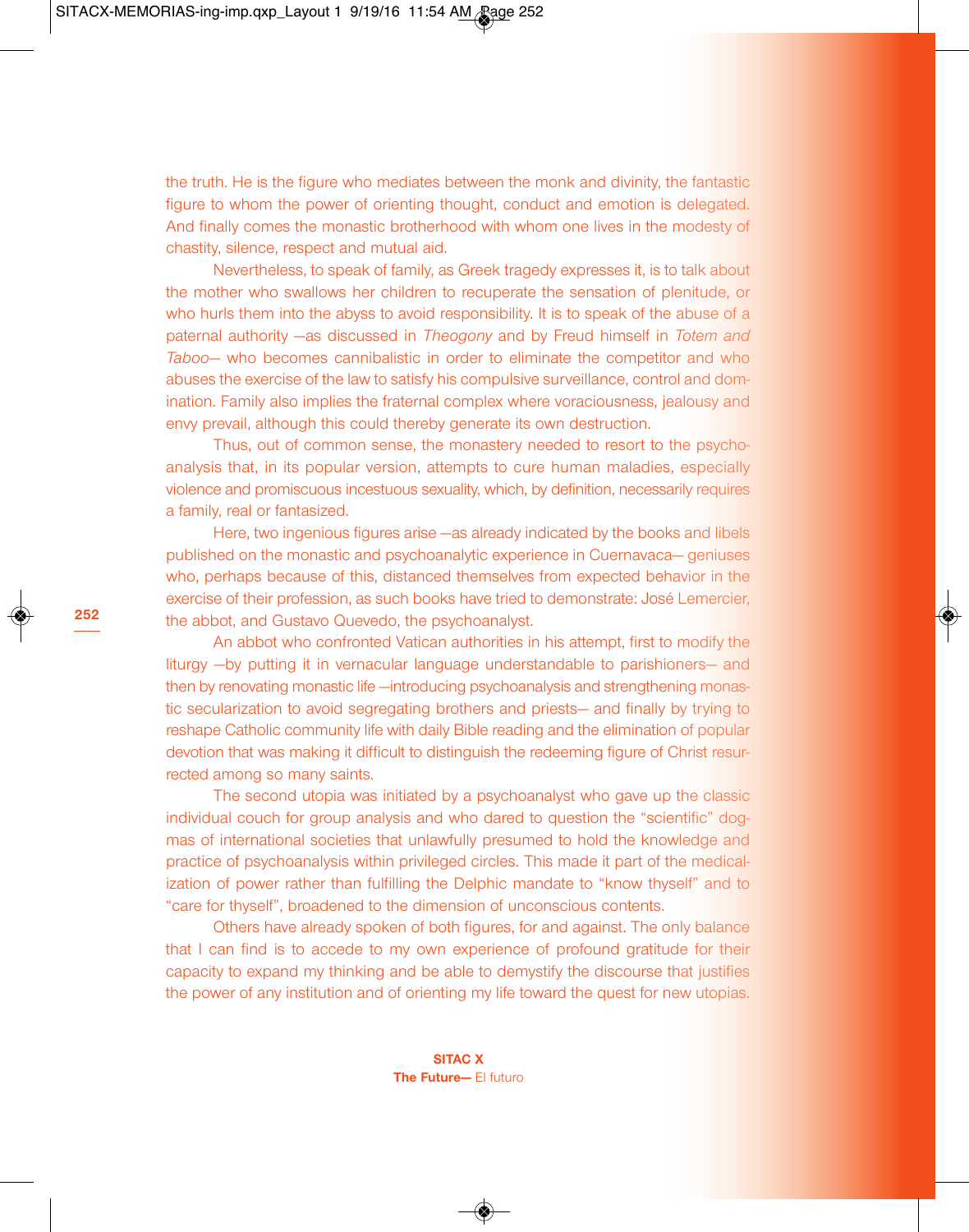My experience of the monastery began from a protracted suspicion based on a sort of heterodox theism in the search for spirituality beyond conventional doctrine and ecclesiastic authority.

This utopia culminated in my departure from the monastery and my personal quest for a spirituality more affirmed in negative theology than in any dogma; linked more to local rituals than to the pretense of Catholic universality; understood more as a limit state of human possibility that breaks with ideological framings predetermined by the microphysics of power; closer to an altered state of consciousness that feels around in the obscurity of the unexplored.

With regard to the psychoanalytic experience, first shared in sessions with a group of monks and subsequently carried out in more personal work, it began with a recognition of the need for transference, firstly toward the abbot and later toward the psychoanalyst. Thanks to this, I ventured to journey through the circles of my inferno, break with the paradigms that had been imposed upon me and arrive at a certain freedom of pleasure and work shared with my wife, my children and now with my grandchildren.

Psychoanalysis understood as the recognition of the inappropriateness of pretending to fully grasp one's subjectivity yet knowing —in a Delphic, Socratic or Buddhist sense— how ignorance becomes desire, how desire becomes manic or depressive acting out, addiction or narcissism. But this utopia culminated with the death of Dr. Quevedo, when I turned into the "wild psychoanalyst", as Groddeck would say, which means someone who works in, researches and teaches about psychoanalysis but regards it as contradictory or inappropriate to belong to any kind of association.

That ignorance and that knowledge, with the errors and trip-ups committed by anyone who tracks nothingness through the desert, have been translated into the following links in the chain of utopias, that is, my plan for life and professional work. It is a matter of insertion in the educational experiences of Kairós and Ilnamiqui; in active participation to achieve collective wellbeing by working with marginal communities from the Unidad Central para el Desarrollo Social (Central Unit for Social Development, UNICEDES) at the Universidad Autónoma de Morelos; in the formation of the Red de Cooperación Interinstitucional (Inter-Institutional Cooperation Network, RCI) with other universities and non-governmental organizations; and finally, with the linking together of the institutions of higher education in the RCI with sectors of middle and elementary public education, with the aim of reaching the Metas del Milenio (Millennial Goals) and the objectives of the Education for All program, conceived as human rights, and as a crucial means of avoiding violence and bringing peace back to the country.

The third utopia, after the monastery and psychoanalysis, was the founding and the work carried out first at Kairós, in Mexico City, and subsequently at Ilnamiqui,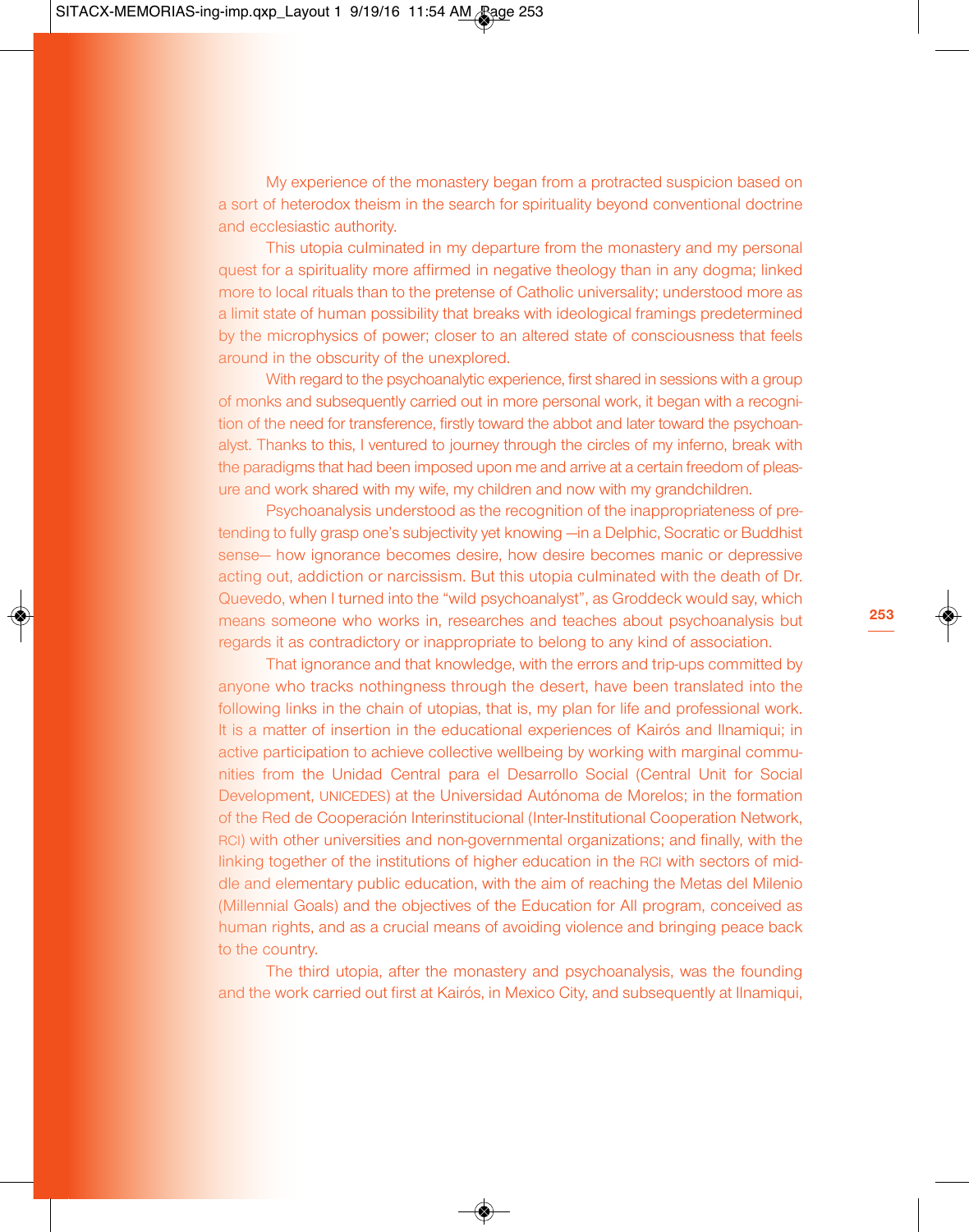**254**

in Cuernavaca. Both active schools arose out of the theoretical concern derived from work in child psychoanalysis, from the diverse aspects of conceiving of child development —the subject of my undergraduate thesis in psychology— and finally, of the problem raised by Foucault and others, resented by many from my generation, of the authoritarianism of the instructor in educational practice and of its relationship with the formation of the child's superego; school considered as an instrument for embodying the discourse of power in children's bodies.

Furthermore, at the time it was important to create schools that were open to various kinds of disabilities —especially for children with neurological problems, neuroses or psychoses— and to create a school for parents that would make them more conscious of their role as jointly responsible for scholastic education and attentive to the violence implicit in intra-familial cohabitation, which is reflected in their children's behavior.

Kairós began with a group of people who attended group psychoanalysis and were interested in participating, together with their children, in a different way of conceiving of scholastic teaching and learning. On the other hand, Ilnamiqui was planned for five years, but lasted 15, even though it had little chance of surviving due to its economic instability, since in operational terms it charged less that it cost, as it worked according to each child's capacities.

In terms of emotional attention, aggression was respected and confronted. The manifestations of infantile sexuality were clarified. Activities outside of school and the classroom were developed. Art workshops and handicrafts were promoted, and ecological activities provided close contact with nature.

In the quest to diminish the authoritarianism of the school system, we tried to share decision-making about which activities to do each week at assemblies, where students and teachers participated on the same level. Time spent at school was distributed according to those decisions, even though time was given to complying with Secretaría de Educación Pública (Public Education Ministry) requirements.

It was a suggestive experience but one that was problematic in terms of obtaining the desired results of increased parental commitment, increased teacher flexibility and increased student responsibility. Most of the students came from dysfunctional families, the teachers had been trained more at a university level than as schoolteachers and some students had been considered problematic at other schools.

Secondly, the youngest children's need for free expression contrasted with the demand for limits required by the teens. The separations and discriminations of the social environment were reflected in the school for parents, and the attempt to build a cohesive community of teachers was unsuccessful. Ilnamiqui came to be regarded as a school for crazy children rather than as a school open to the problem of affective formation and the interactions between command and obedience in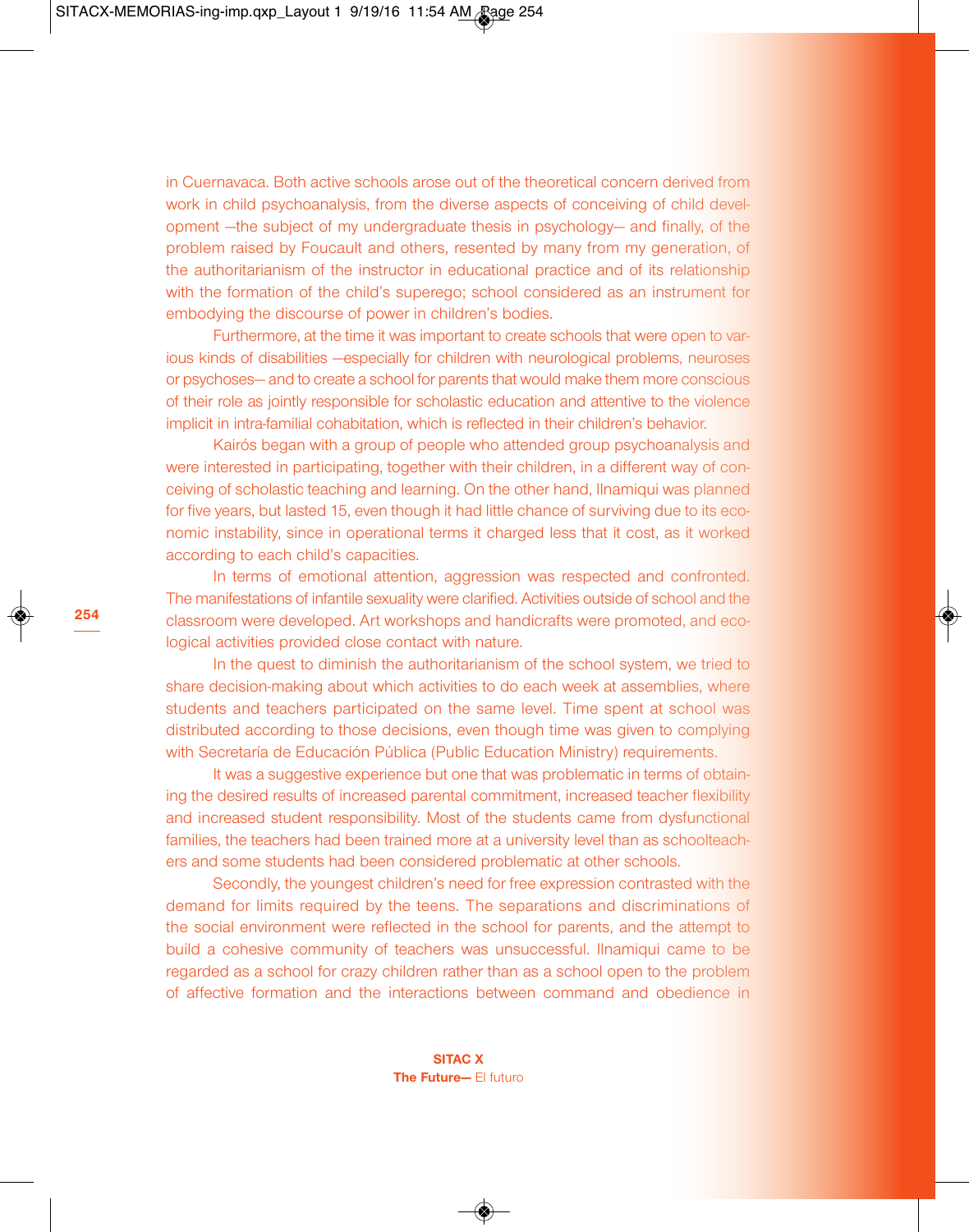childhood development, and the problem posed to society by the marginalization of and discrimination against children with different abilities.

Nevertheless, at recent meetings with former Kairós and Ilnamiqui students, it was striking that the majority have solid academic careers or are dedicated to the arts with some renown. Like many others, however, they surely had adaptive problems due to problems in nuclear families and collective and competitive desires for success and comfort, though perhaps with more awareness of their futility.

The fourth utopia in the chain, once the experience of the active schools had ended, began with work through the UNICEDES at the Universidad Autónoma del Estado de Morelos, which became the Dirección de Desarrollo Comunitario (Community Development Office) years later. It was focused on opening up the university, which was generally immersed in its own glass bead games, to local problems of poverty and marginalization, the idea being to learn about urban and peasant marginal populations and contribute to finding alternative ways to respond to the needs of these vulnerable groups.

At first, work was done in community development programs with the University of Calgary, following participatory action research methodology. Later, we came to the conclusion that there was a need to modify some of the university's very premises in order to be able to regionalize university education by means of outlying venues located in marginal communities where some formal degree programs could be offered along with university extension programs to provide a greater number of young people opportunities for higher education and to participate in university cultural life.

In addition, work was done to provide training to those population groups who did not have the formal education required to pursue a degree. People's councils were formed with non-governmental organizations, to teach subjects neglected by the university and recognize the training received in areas such as traditional and alternative medicine; psychotherapeutic tools for dealing with community problems; social work methodologies aimed at improving local life; human rights protection and attention provided by responsible citizens; attention to problems resulting from the demographic growth of the senior citizen population and of young people with no opportunities to work or study, and solving problems caused by gender or ethnic discrimination.

At present, the following people's councils exist: the Traditional Medicine Council, which deals with knowledge of what is objective; the Alternative Psychology Council, which deals with knowledge of what is subjective; the Senior Citizens' Council, which recovers and applies knowledge from lived experience; the Gender Council, which seeks knowledge of unity in difference; and the Council of Learned Persons, which gathers traditional forms of knowledge.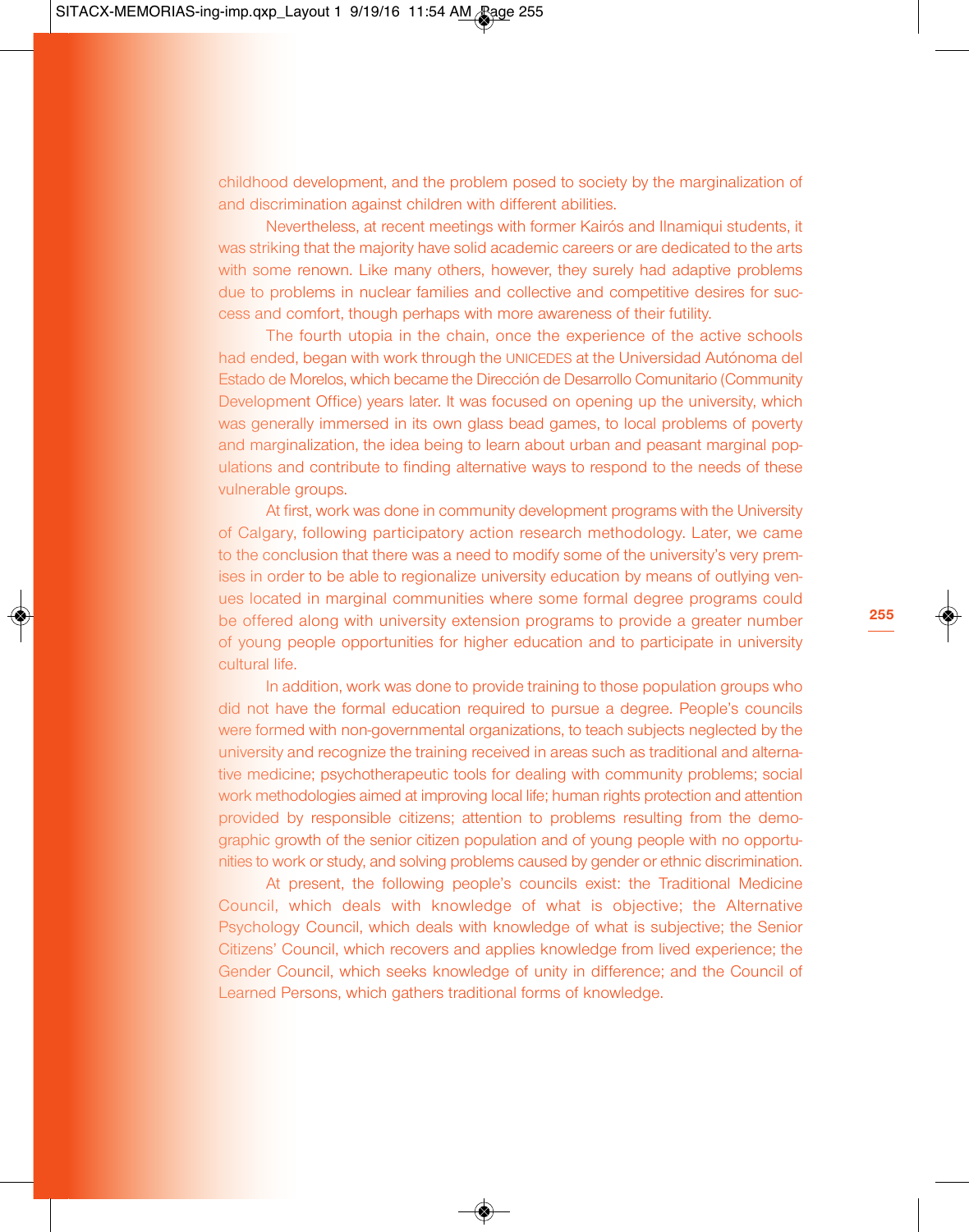Years later, the fifth link in the chain of utopias was initiated with the formation of the RCI, which brought together universities and non-governmental organizations interested in working with informal education, popular education, or ongoing education, in order to solve the problems of an equitable and inclusive collective wellbeing, open to the specific needs of different localities.

This network was recognized by the UNESCO-affiiated International Association of Universities and has worked on a certificate program in knowledge-sharing dialogue for students and community members, allowing them to use methodologies for working with the community by implementing projects proposed by the community itself. It also works on a participative research project that links three autonomous state universities in the Ajusco-Volcán region and carries out joint activities to recover traditional forms of knowledge, such as in the first encounter of shamans and traditional medicine held in Tepoztlán, with the next one to be held this year at the Universidad Intercultural del Estado de México.

We have arrived, finally, at the sixth utopia, which consists of the joint work of the organizations and universities comprising the RCI with the subsystems of the SEP, the private sector and organized community groups, aimed at achieving the goals of the Education for All program proposed by United Nations over 20 years ago and signed by Mexico.

It is not just a matter of fulfilling the program's six objectives —which are summarized as comprehensive early childhood care and education, universal basic education, meeting the learning needs of youth, adult literacy for those in need, achieving gender parity and improving the quality of schools— but also of establishing links among higher education institutions so that they can collaborate on resolving the region's most pressing educational problems.

The following objectives were proposed at the First Forum held in Cuernavaca:

**1** To collaborate on mitigating violence in the region by linking middle- and high-school-level educational institutions with the labor sector, so that the educational process may be sustained and sustainable, not only through scholarships and loans but also through the creation of strategic alliances that would enable students to enter the labor sector as wage earners; the creation of businesses within educational institutions to supply products or services to the public and industrial sectors; and the coordination and articulation of academic and training programs suited to the labor reality.

**2** To utilize institutions of higher education to create academic support programs for instructors at the various levels of education so that they may contribute to raising educational quality by updating and strengthening learning-teaching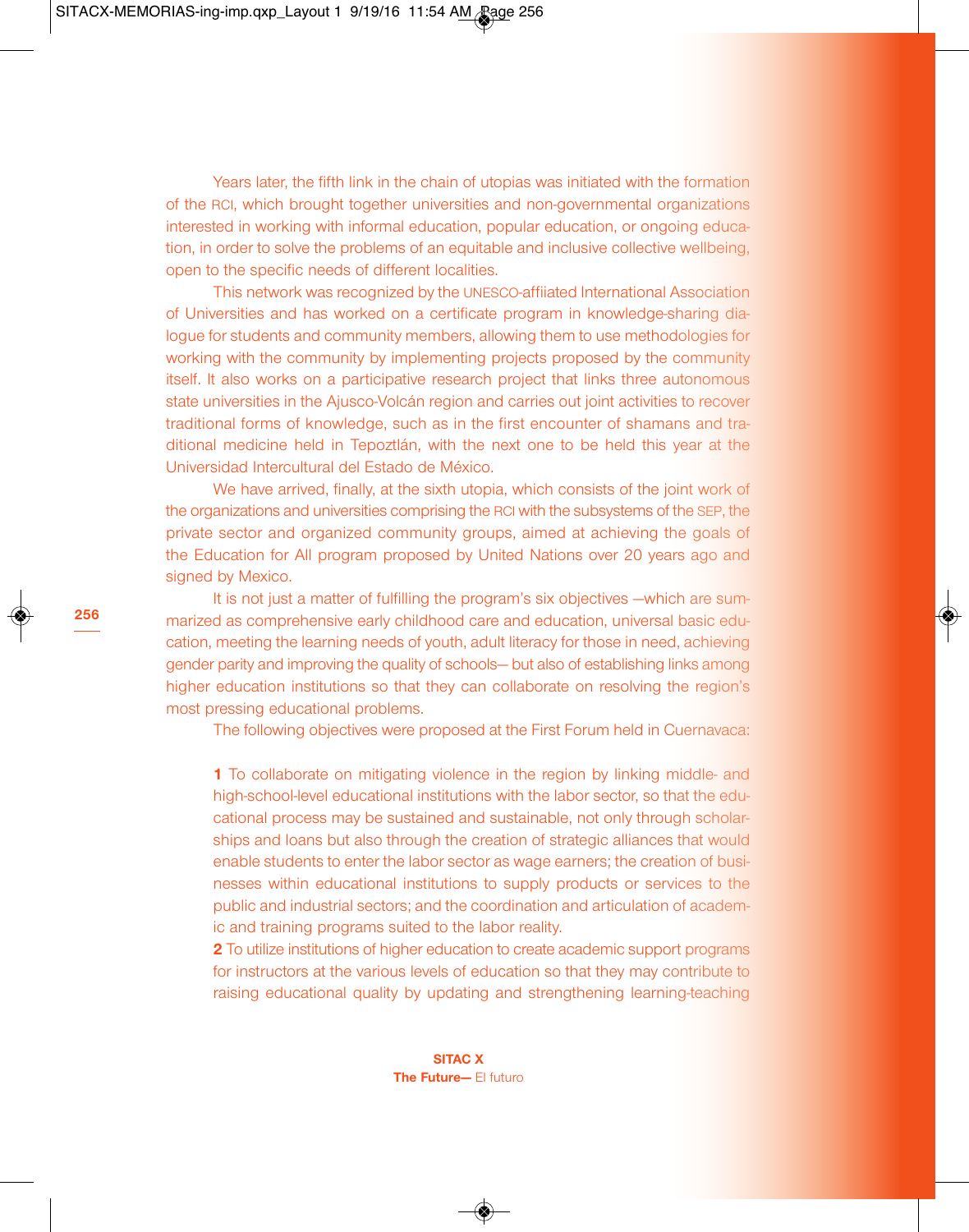strategies, as well as skills workshops that would enable the appropriate use and effective, efficient handling of the institution's curricular contents, tools and technologies.

**3** To strengthen the role of education and of educational institutions as vehicles for promoting human development, with participatory community programs that establish links between educational institutions and their social contexts, while at the same time internally increasing academic matriculation and preventing attrition, with the aim of constricting the lines of informal employment and/or employment related to criminal or delinquent activities.

**4** To improve the population's quality of life, promoting collective wellness programs that link educational institutions to non-governmental organizations that work in communities, with the aim of modifying the concept of "neither/nors", those youth who "neither go to school nor go to work", not out of a lack of interest or need but rather because they are given "neither spaces nor support" to study or to work. What is needed is to create community programs, supported by institutions of higher education and the public and industrial sectors, that would involve young people in projects that would benefit the development of their cultural (art, music), athletic, social, community support (health, construction, security) and technological (use and handling of digital technologies) skills, self-employment and business development. Thus, we would no longer be wasting the generational capital that these young people represent for Mexico.

These objectives, plus the experience of work already carried out, were presented in Paris at an international forum convened by UNESCO, as a working model for linking global accords to local needs.

At a second forum, held at the end of last year, the actions carried out were reviewed and the following agreements reached:

**1** To promote regulations and protocols for the social service sector of institutions of higher education that would orient them toward a truly "social" service; in other words, to raise consciousness (giving back to society, social responsibility, the rite of passage from student to active member of society, seeing the other, being trained in actions proper to democracy, etc.) and to train those completing their social service obligations to direct their service to the society that supported them in their training. This social service should be controlled with academic criteria (RCI interdisciplinary social projects) in order to be able to work jointly on related projects carried out by the private sector (in businesses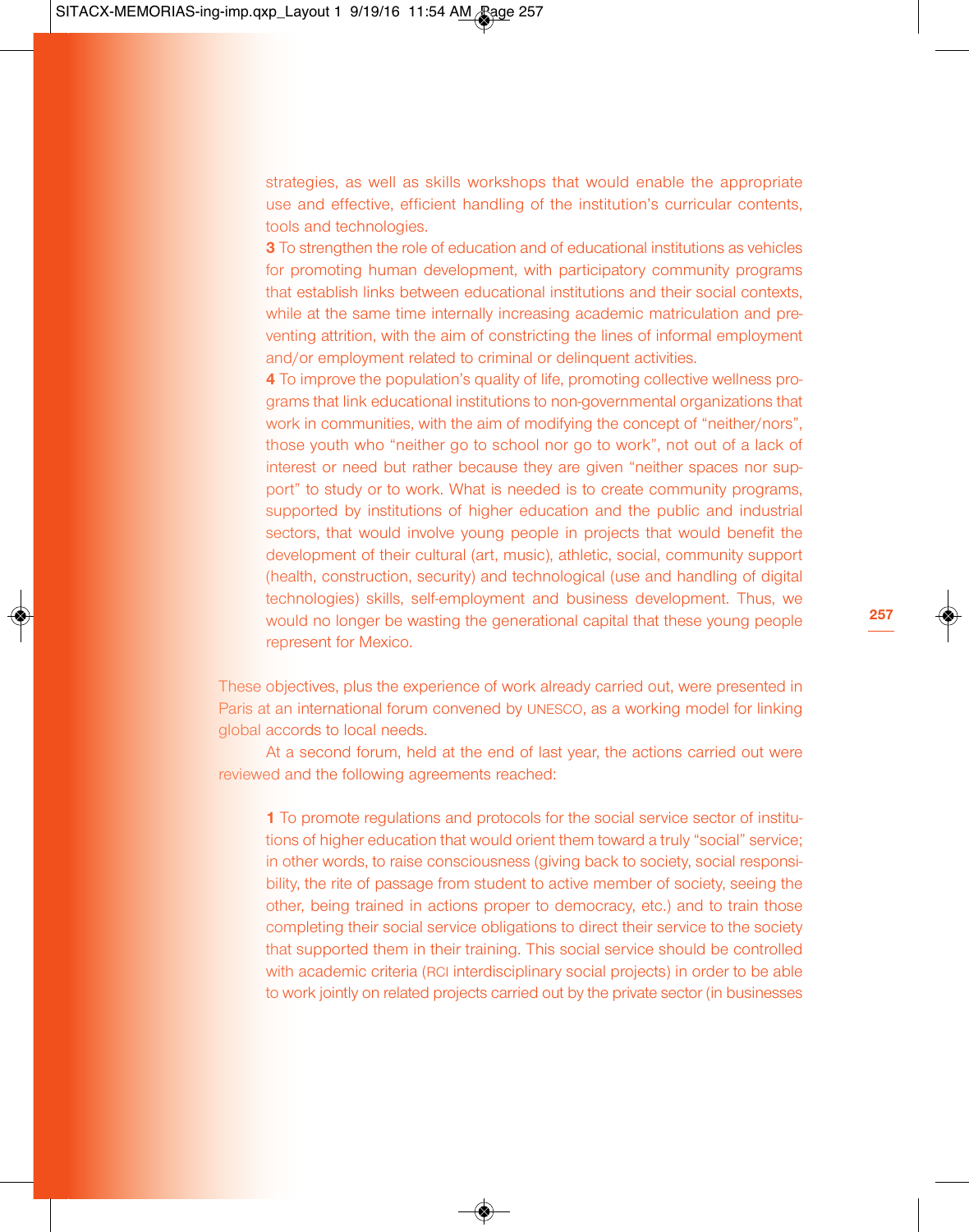certified as "socially responsible"), on the public sector's social programs, in non-governmental organizations or community groups themselves.

**2** To demand that student training include curricular social credits (together with credits in athletics, culture and the management of new technologies and languages) and that, from the beginning of their training, they be oriented toward work with a social vision, so that they overcome the competitive egocentrism of the system and understand cooperation as a we, linking themselves to the Senior Citizens' Council, to the INEA, or to groups that work on the social wellbeing promotion.

**3** To open university doors to students from neighboring communities, to carry out ongoing education, athletic and cultural activities (with flexible schedules for working people), with the aim of making them feel part of their community's patrimony. Additionally, to collaborate on the creation of the Casa de la Universidad — Casa del Maestro and Casa del Pueblo — in each municipality, where orientation is given to young people, training and support to teachers, and where the community is oriented and trained so that it may participate actively in educational processes.

**4** To create an RCI student committee, opening opinion and debate spaces for students and thus be able to respond to their interests and demands.

**5** To interact, across institutions, in the activities carried out by each of the universities and non-governmental organizations and refer students in academic or professional practices, people performing their social service and academic volunteers to the projects.

**6** To collaborate closely with the People's Councils so that their action in the fields of popular education, ongoing education, and informal education may be more effective and efficient.

**7** To continue with the Certificate in Inter-Knowledge Dialogue and the Health and Identity Fiestas as formative elements of a collective consciousness that would favor the elimination of discrimination, the inclusion of native peoples under equal conditions and respect for traditional forms of knowledge.

I thank all the organizers for the opportunity to participate in this "restarting the long count", with a memorial that began with a monastic experience and that presently involves a variety of organizations in the work of searching for a collective wellbeing with a more just, inclusive education that would enable us to strengthen the peace and security of our Mexico.

Thank you very much.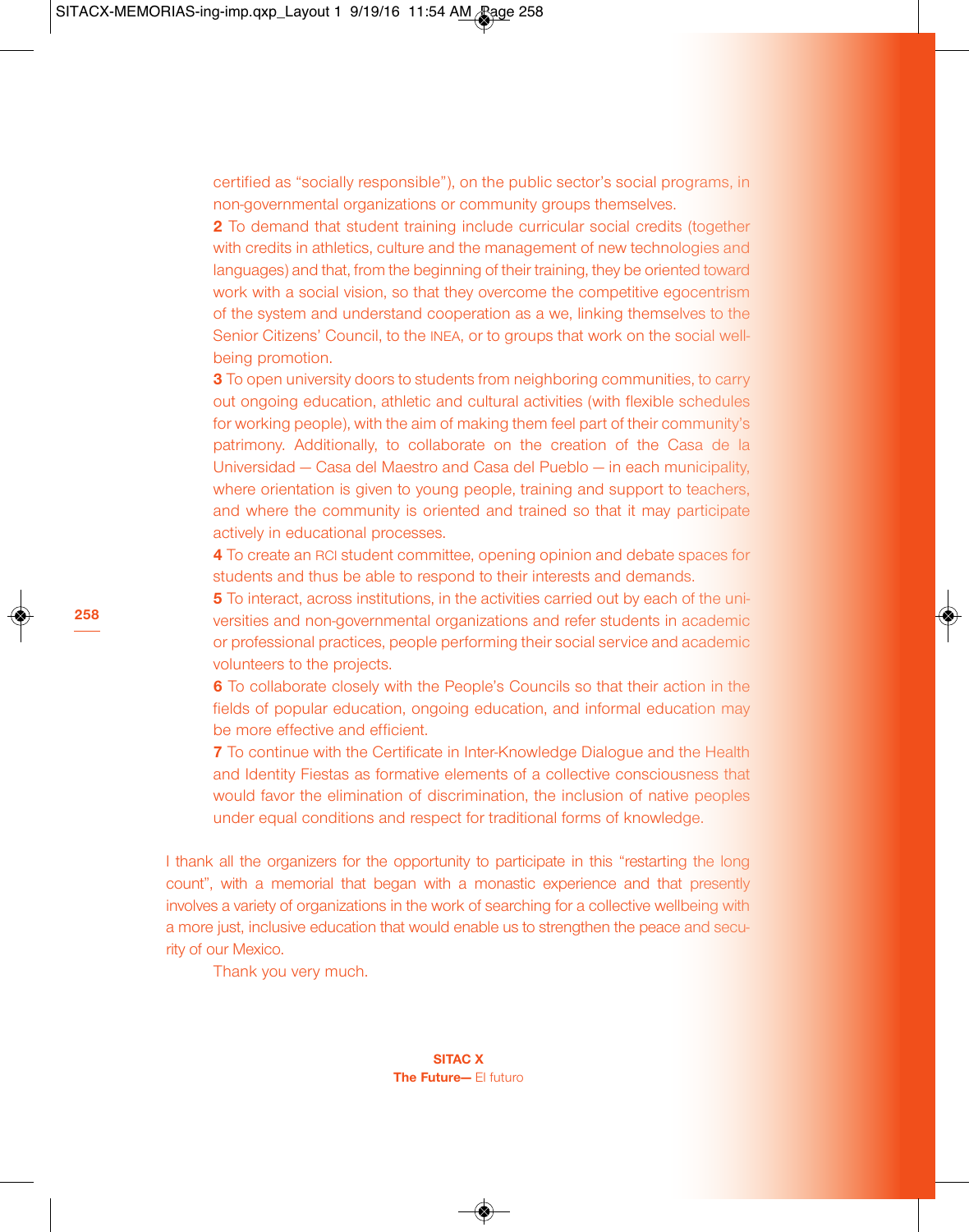#### **Abraham Cruzvillegas—** Time in Mesoamerica

Drawing on the experiences of the Ajusco neighborhood, in Pedregales de Coyoacán, I will give an account of how the community pulled together to become a driving force behind educational exercises based on specific needs, such as the struggles for land ownership, services, against corruption and bureaucratic apathy, and political consciousness raising through popular organizing (mainly of youth and housewives), in both the Ecclesiastic Base Communities and political organizing and activism, up to the present, in independent human rights promotion and defense organisms.

**image pages 60-61**

Can experiences like those of my neighborhood be called "utopian"? Can the formal/physical configuration of these experiences, which are colloquially called "self-building", be considered "utopian architecture"? Is "self-building" (understood as a social and economic system whose causes are anchored in the history of social injustice in Mexico) an ideal mode of life? What is the future of "self-building"? What would a curricular model of "self-building" look like?

Would a self-building University be viable?

In Pedregales de Coyoacán —as in nearly the whole country—, a land tenure movement gradually grew, under Emiliano Zapata's agrarian slogan, carried over into urban space: "The land belongs to those who live on it." Faced with evictions due to lack of property documents, encampments were set up around and within the lands, where people organized in shifts throughout the day and night —after work or school— or interrupting housework, in vigils that were occasionally filled with music, jokes and heated discussions. One memorable figure on those occasions was Doña Jovita Figueroa, who cooked Zacatecas-style nopales and eggs for everyone. At her home we watched Leobardo López Aretche's documentary *El grito*, banned at the time. It was about the 1968 student movement and its violent repression by President Gustavo Díaz Ordáz's government. Together with Doña Jovita, many young people from other contexts participated in the urban struggle at the Ajusco in different ways. Among them were Gloria Tello, Martín Longoria, Leopoldo and Gilberto Ensástiga, while Ignacio Medina and Jorge Alonso did research on the neighborhood, which resulted in an essay they called *Lucha urbana y acumulación de capital* (Urban Struggle and Accumulation of Capital). And filmmaker María Novaro's undergraduate thesis was a project about women's participation in those processes in Pedregales de Coyoacán.

A variety of highly diverse neighborhood groups turned into social organizations, with religious links like the Ecclesiastic Base Communities, permeated by liberation theology, and others with explicit political profiles, like the Unión de Colonias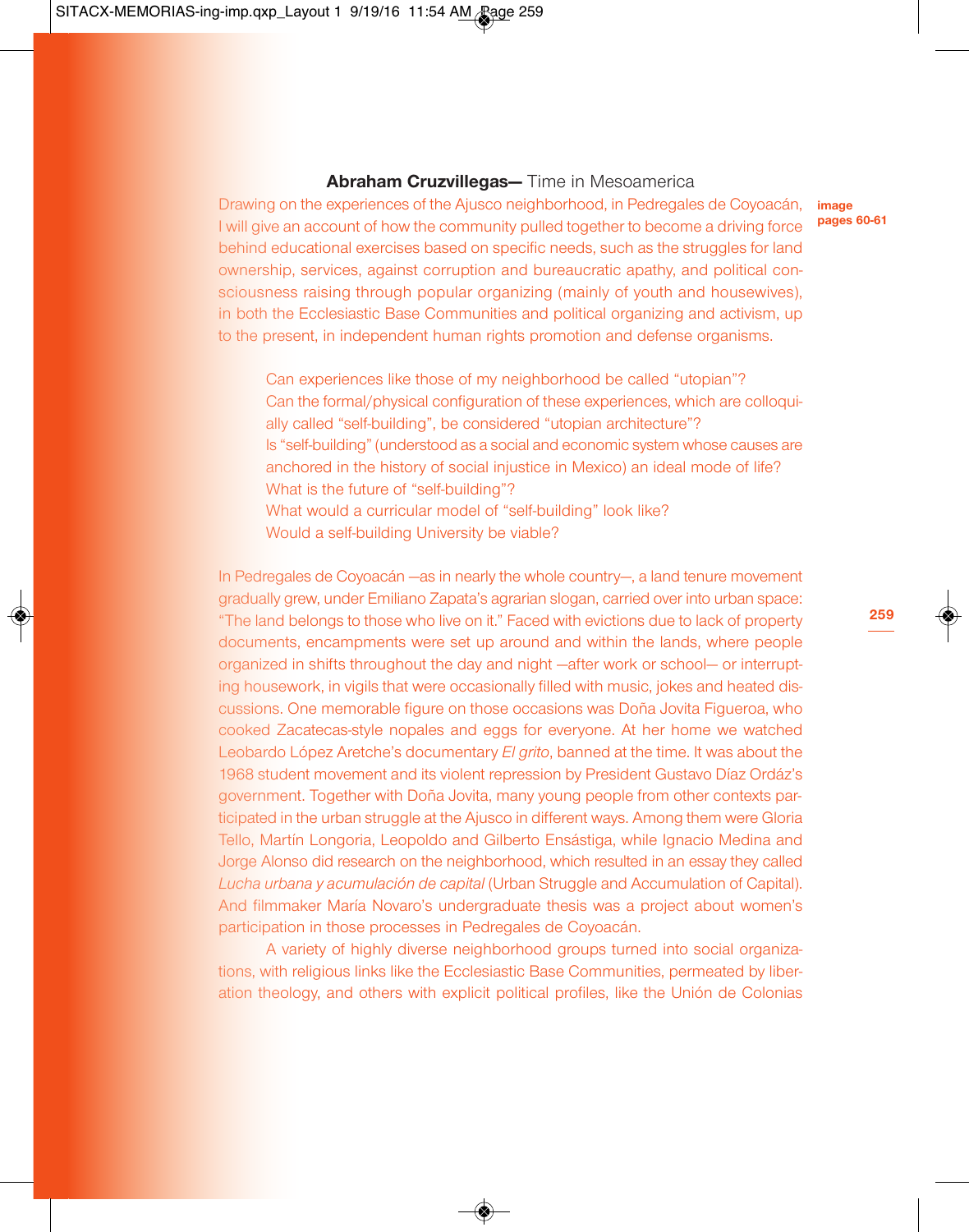Populares (Union of Popular Neighborhoods, UCP), nourished by the ideologies of Genaro Vázquez, Che Guevara, Mao Tse Tung and Leon Trotsky, in a sometimes contradictory mixture, hatched from dialogue between neighborhood residents and leftist students, but with specific aims, derived from pressing needs. While the men were part of the work force during the day, women, young people and children marched on the city government offices in the *Zócalo*. There were endless marches, protests and meetings where women in aprons and carrying shopping bags rallied the community. There we would chant: "The people / united / will never be defeated…!", "Zapata lives / the fight goes on!", "The people / in uniforms / are also exploited…!", "We're not machos / but we are *muchos*!", "People, unite!", "The president should earn minimum wage / so he can feel our rage!", "Let's get that ox out of the gully!", "Protest is a right, / repression is a crime!", "You can see it, you can feel it, Ajusco is present!", among other slogans borrowed from opposition parties, gay rights organizations, unions and other causes and struggles that were also repressed. In Mexico City, the UCP brought together numerous groups of neighborhood residents with similar needs. On a larger scale, in the midst of a climate of open repression and ignorance on the part of public administrators, the Coordinadora Nacional del Movimiento Urbano Popular (National Coordination of the Popular Urban Movement, CONAMUP) was radical in its demands and scope. One of the most powerful and moving moments of those times, for me, was the massive CONAMUP march toward Mexico City in the early 1980s. It was an endless column of families —peasant and urban alike— demanding recognition of a right of which they had already taken possession.

Rubén Morales, the son of a stonebreaker from Nahuátzen (my father's hometown), who had studied Education in the Department of Philosophy and Literature at the UNAM, was one of the charismatic young local leaders. Without showing off, having no explicit political affiliation, moneyless, with no grandiloquent speeches or histrionic heroism and with no more support than that of his neighbors, he brought together and managed a good part of the *community* —in the proper sense of the word— to demand and solve issues of everyday neighborhood life. "Maestro Rubén", as he was known, disappeared prematurely, victim of the consequences of a beating by the police in 1985. In the same way —in other words, prematurely—, leftist political organizations began disappearing, to make coalitions that would hypothetically grow in strength within the rudimentary possibility of a democratic change. Thus, with the transformation of the world and its nomenclatures, in Mexico, too, the left was split into confused and contradictory hybrids, with interchangeable or negotiable ideologies, depending on the possible benefits of participating directly from public funds, and even ceasing to be oppositional, as something extraordinary, as something to be taken advantage of.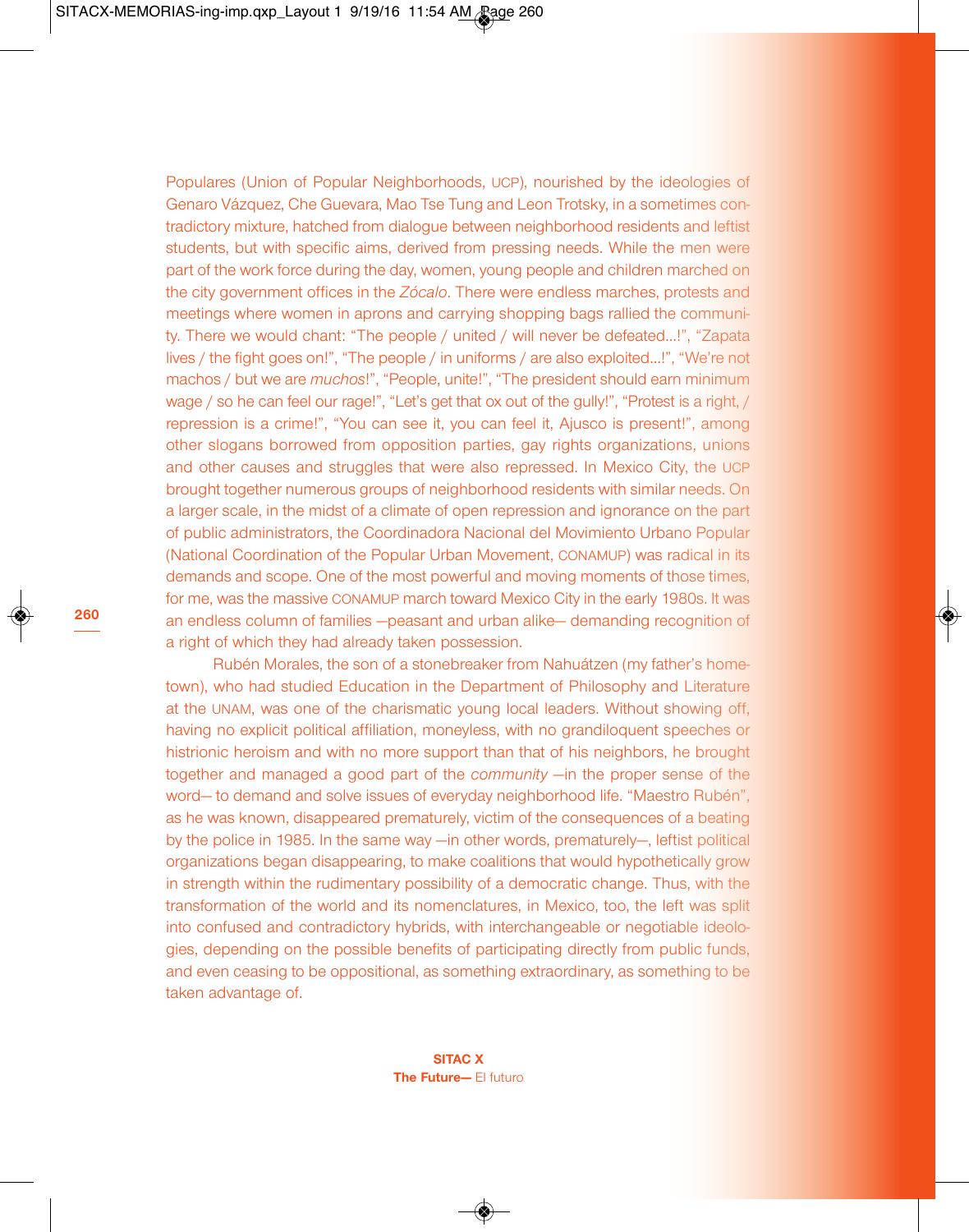Amidst occasionally accelerated social processes, the Ajusco neighborhood was conceived and began to take shape. As precarious buildings went up, they began falling apart from use, simultaneously highlighting the need for designs in which tastes, habits, and needs determined new modes, materials, techniques and finally, aesthetic criteria in the homes, as well as shared spaces, like sidewalks, façades and commercial areas. The ornamental part, colors, plants and spaces for domestic animals are not free of precariousness and improvisation. Aesthetic intention tends to respond to non-material needs that are, at times, translated into unpredictable combinations of forms and materials; my neighborhood is irrefutable proof of this. A pearl in the lava fields: erected among the terrain's original stones are unpainted cement columns, naked brick walls —occasionally simply whitewashed—, into which are fitted —in addition to the creeping vines and local wild plants— ironwork doors and windows with rococo-like flourishes, when they are not decided plagiarisms of churrigueresque exuberance, with hand-painted brass ornaments of vines and bunches of grapes, ceramic suns and half moons from Toluca featuring human faces, finished off with plaster dogs that keep watch over the property. This description is not meant to poke fun at the specific decisions behind the façades or the houses but rather at the manner of translating into - I insist- forms and materials that are, in their combinations, faithful portraits of their denizens. Windowless structures, wooden frames, tile and linoleum flooring, walls finished with smooth plasterwork, plastic moldings and aluminum picture-window frames may be chosen along the way, precisely when visual taste, the urgency of comfort, functional ingenuity and monetary limitations all come together. Thus the absence of planning or apparent stylistic incongruence of many self-build projects is also ideological; it has an economic and political basis, even at the height of frivolity. The formal configuration of the houses is rooted first of all in intuition, in the survival instinct and in the distant referent of what it means to live life in a dignified way; in other words, satisfying all the vital necessities, including the visual record of everyday surroundings, of their objects, ornaments and routine physical relationship with things: ergonomics and proxemics that come from the soul.

In my neighborhood, modes of conviviality have gradually changed as some needs are met or replaced by others. Thus, the link between the original settlers who stayed and the more recent arrivals has, almost imperceptibly, been diluted or complemented. Through an unending flow of goods and attitudes among residents and the floating population, the supply of services and products has steadily increased, especially as the main access routes were opened, such as Aztecas, which diverts traffic toward Pacífico, División del Norte and Insurgentes avenues. Informal commerce invaded almost every corner of the neighborhood (although you could say that it has taken over the contemporary world), mainly in a massive and disjointed *tianguis* (open